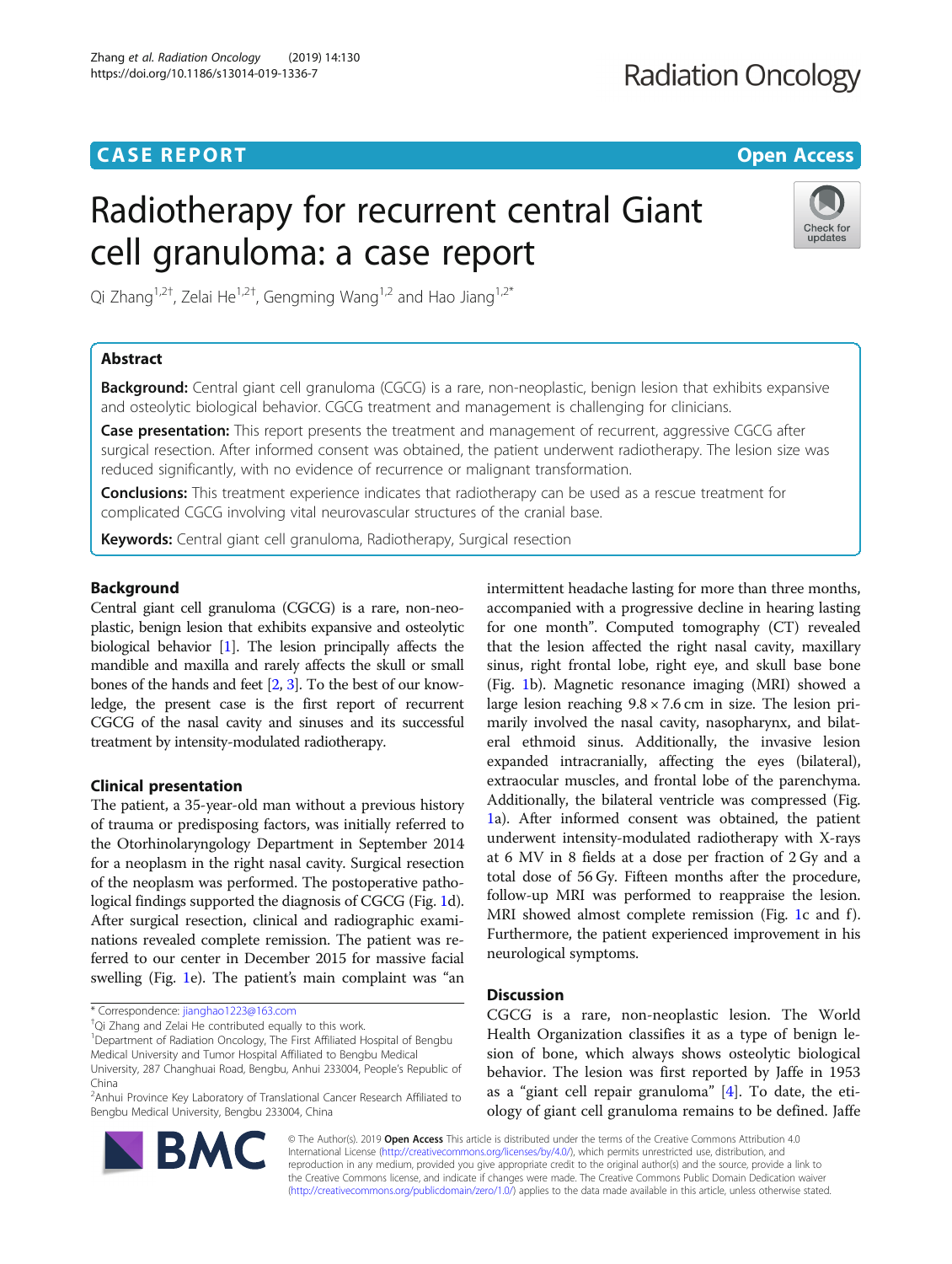<span id="page-1-0"></span>

reported that it was associated with reparative mechanisms after trauma, while others questioned the "reparative" label and suggested that it should be avoided. Some scholars have suggested that it is not trauma related but is instead associated with the inflammatory response [\[5](#page-3-0)] or pregnancy [[6\]](#page-3-0). Approximately 70% of CGCG lesions

occur in the mandible. Reported cases outside the jaw include the orbital bone, temporal bone, ethmoid, saddle area, hand, short foot bones, and vertebrae.

Non-aggressive lesions do not perforate the cortical bone, and the recurrence rate is low. Aggressive lesions are characterized by rapid growth, perforation of the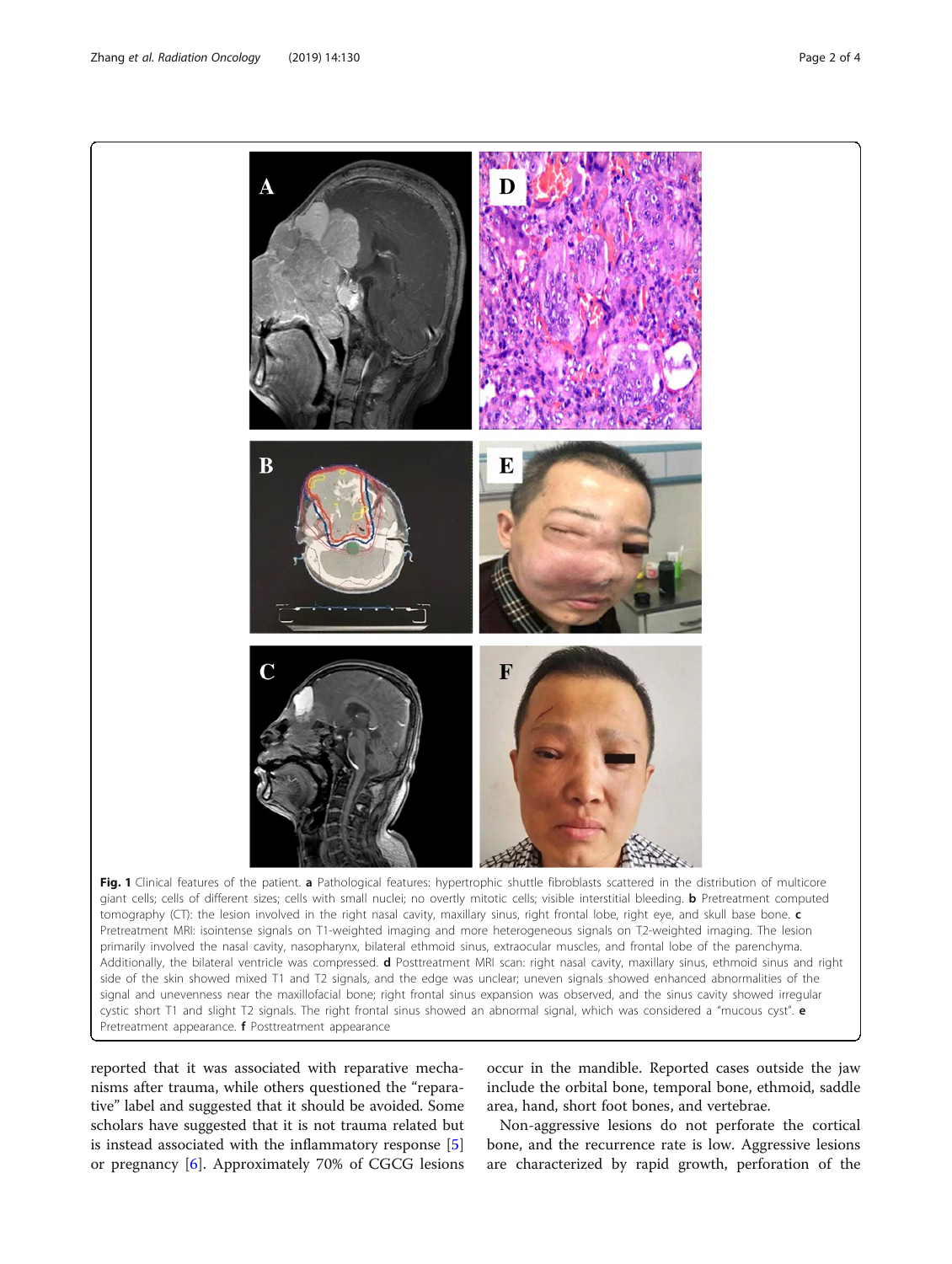cortical bone, pain, tooth root resorption, anatomical destruction and dysfunction of involved organs, which results in a high recurrence rate [[7,](#page-3-0) [8\]](#page-3-0). The primary sites in the present case were the nasal cavity and sinus, which have rarely been reported before. The recurrent lesion was large in volume and had a wide infiltration range. The patient suffered from headache and hearing loss, which were caused by the lesion invading the brain and cranial nerves. CGCG does not exhibit specific radiological features. Computed tomography (CT) plays an important role in determining the size and extent of the lesion and the presence of cortical expansion and bony destruction. It can be used as a tool for comparing the lesion before and after treatment  $[6]$  $[6]$ . Due to its low incidence, lack of specificity in terms of clinical manifestations, and nonspecific radiological features, this disease is likely to be clinically misdiagnosed. The clinical diagnosis of this disease should take into account the age at onset, clinical manifestations, radiological findings, pathology, and response to treatment.

CGCG can easily be confused with a tumor before surgery and is easily misdiagnosed as a bone giant cell tumor (GCT), as the histological differences between CGCG and GCT may be subtle. The pathological features of CGCG include multinucleated giant cells clustered around hemorrhagic foci, whereas the multinucleated giant cells of GCT tend to be densely packed and evenly distributed. The multinucleated giant cells of GCT are larger and may contain up to 50 nuclei, compared with the 10 to 15 nuclei typically seen in CGCG. New bone formation and collagen deposition are characteristics of CGCG but absent in GCT. The age at onset of CGCG is earlier than that of GCT, and CGCG most often involves the mandible or maxilla. The recurrence rate of CGCG ranges from 10 to 15%, and although this demonstrates aggressive local behavior, CGCG metastases have not been reported. GCT mostly involves the long bones and rarely involves the craniofacial region. In contrast to CGCG, GCT metastasis has been reported. The patient reported in this article did not have an abnormal calcium, alkaline phosphatase, or phosphate level [\[8](#page-3-0)].

At present, surgical curettage of the involved area or complete resection of the aggressive lesion are the most common therapies for CGCG. A study in the Netherlands showed that the progression-free survival rate was 93.2, 80.7, and 76.1% at 1, 3, and 5 years after surgery, respectively [[8\]](#page-3-0). A series of studies have reported that the recurrence rate of the disease ranges from 11 to 49% and that recurrence mostly occurs within 2 years of surgery. Complete secondary resection, if possible, is beneficial for patients with recurrence. Pharmacological agents, including calcitonin [[9,](#page-3-0) [10](#page-3-0)], IFN- $\alpha$  [\[8](#page-3-0)], and denosumab [\[11](#page-3-0)], are promising alternatives to surgical management. Pharmacological

agents have the potential to decrease the recurrence rate, minimizing the morbidity associated with surgery, and even prevent the need for surgical intervention [\[9](#page-3-0), [12,](#page-3-0) [13](#page-3-0)]. A double-blind clinical study reported that calcitonin significantly reduced the recurrence rate of central giant cell granuloma after curettage.

The recurrence rate in the experimental group and the control group was 9.1 and 53.8%, respectively. However, this drug treatment was only assessed based on a retrospective case analysis of a small population sample. Because of the benign characteristics and low incidence of CGCG, the use of radiotherapy for treating CGCG is rare. The role of adjuvant radiotherapy in eliminating residual giant cell tumor cells is controversial. It has been claimed that giant cell tumors are not radiosensitive and that radiation carries a significant risk of sarcomatous transformation. Adjuvant radiotherapy has only been suggested for patients who are not surgical candidates or are treated with partial resection or to minimize the risk of recurrence [\[14,](#page-3-0) [15](#page-3-0)]. For patients with extensive recurrence, the use of radiotherapy as the primary treatment has not yet been reported. To the best of our knowledge, the present case study is the first report of recurrent CGCG of the nasal cavity and sinuses successfully treated with fractionated radiotherapy. The selection of radiotherapy as an optimal treatment in this case was based on the consideration that the recurrent lesion was so large that complete resection could not be achieved. The patient had a wide range of lesion infiltration in the brain, nerve tissue, and eyeballs. Secondary surgery would have been difficult and would have caused serious organ dysfunction as a consequence of severe trauma to these vital organs. Furthermore, modern techniques for intensity-modulated radiotherapy are safe and effective. The reference radiotherapy dose is 40–56 Gy, according to related literature  $[15, 16]$  $[15, 16]$  $[15, 16]$  $[15, 16]$ . The process of radiotherapy for this patient was divided into two stages. In stage 1, the patient underwent initial radiotherapy with a radiation dose of 40 Gy. Reappraisal of the lesion was performed by MRI, which showed that the lesion had diminished significantly. In stage 2, to improve the total dose delivered to the primary lesion location and to reduce the radiation dose delivered to other tissues, such as the brain stem and eyeballs, we designed a new radiotherapy dosage plan. The total radiotherapy dose delivered to the gross tumor volume (GTV) reached 56 Gy. At the 15-month follow-up visit, the lesion demonstrated a significant reduction in size, with no evidence of recurrence or malignant transformation. During radiotherapy, second-degree oral mucositis and third-degree keratitis occurred, from which the patient recovered after support treatment. No new late radiotherapy-related toxic side effects have occurred. The headache and hearing loss symptoms were also relieved. Continued long-term follow-